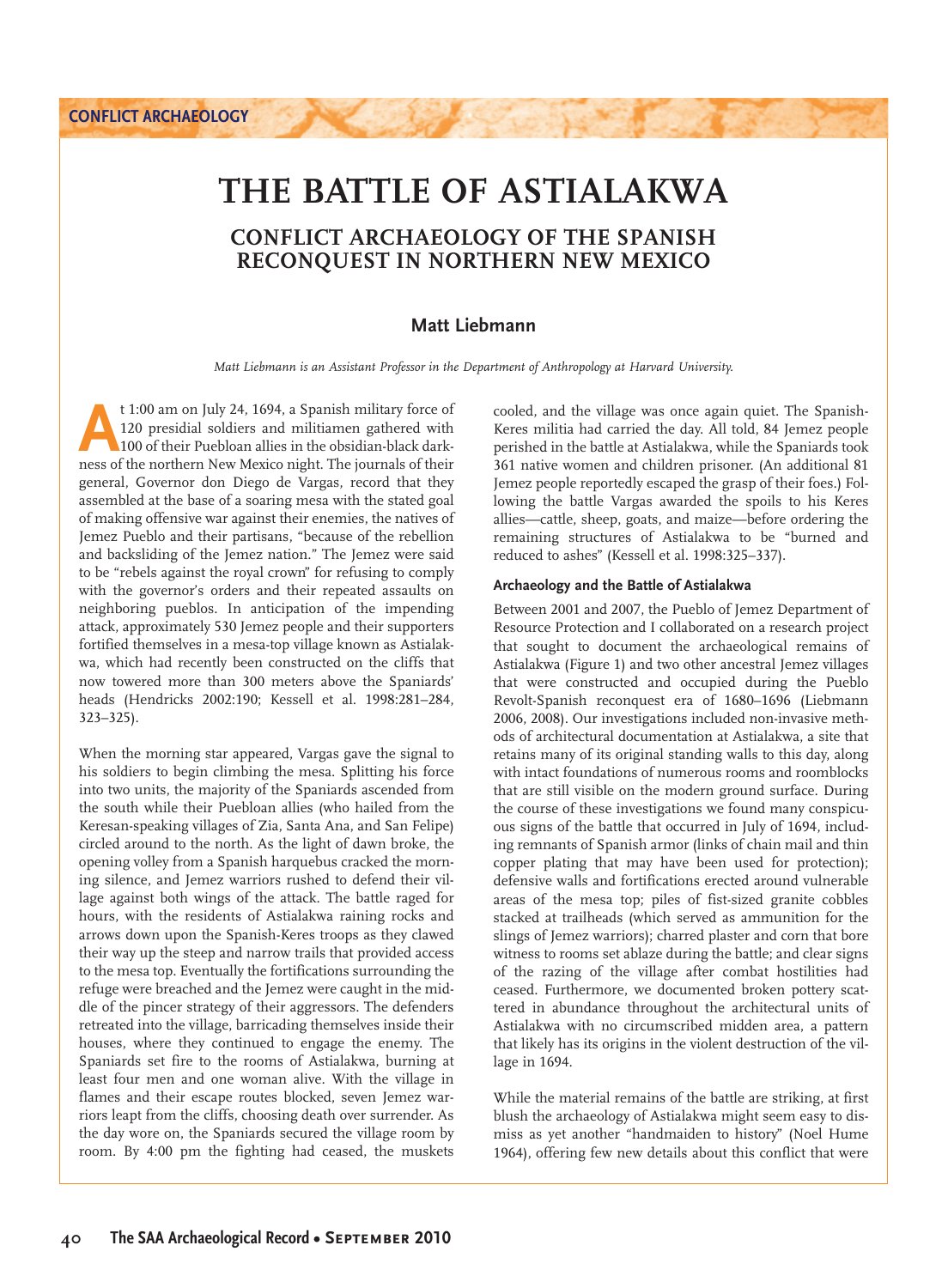**CONFLICT ARCHAEOLOGY**



*Figure 1: Plan view of Astialakwa architecture; 50 cm contour interval.*

not previously and readily apparent in the documentary record. Yet this ignores one of the crucial contributions that archaeology can provide to studies of this and other historic period armed conflicts: a diachronic perspective. Because histories of military engagements tend to be framed in terms of discrete, short- term, temporally bounded events, it can be easy to overlook the longer-term social factors that often play critical roles in determining the strategies, tactics, and ultimate outcomes of these battles. Furthermore, archaeology can aid in documenting the experiences of participants who may be un- or under-represented in historical accounts of these battles. Such is the case of the seventeenth-century Jemez, who did not record their versions of July 24, 1694 in writing. Material culture imparts critical new information regarding the factors that shaped this conflict which are not contained in the documentary record, ultimately resulting in a richer, more nuanced understanding of the Spanish Reconquest of New Mexico.

#### **Architecture and Society in the Wake of the Pueblo Revolt**

The Battle of Astialakwa was the culmination of a series of events set in motion 14 years earlier, when more than 30 Pueblo villages, speaking six different languages, united in a coordinated uprising known as the Pueblo Revolt of 1680. On August 10 of that year native warriors killed 401 Spanish colonists and Franciscan missionaries, raided Hispanic settlements, and laid siege to the colonial capital of Santa Fe. The surviving Spaniards and their partisans fled the northern Rio Grande region as the Pueblos ushered in a dozen years of native independence. In the wake of the rebellion many of the Pueblos, including the Jemez, destroyed their former mission facilities and erected new villages as part of a revitalization movement that sought to rid their world of Spanish influences and revive traditional, pre-Hispanic prac-

tices (Liebmann 2008; Liebmann et al. 2005). Tree- ring dates and documentary evidence suggest that between 1680 and 1683 the Jemez constructed two new pueblos, Patokwa and Boletsakwa, occupying each of them until through the return of the Spaniards in 1692–93. A comparison of the architecture of these villages with that of Astialakwa reveals new insights into the social practices and military strategies of the Jemez people in the years, months, and weeks leading up to the 1694 battle.

Patokwa and Boletsakwa (Figure 2) share many similarities in architectural form: both consist of long, narrow roomblocks defining two proportionally large plazas, a layout identified as the "linear plaza" form in the American Southwest (Cameron 1999:207). Linear plaza pueblos are frequently utilized in construction resulting from large-scale, well-organized communal migrations. They are typically a product of pre- construction planning, developing out of work activities in which many rooms are built at the same time by erecting two or more parallel axial (long) walls first, then subdividing the space between them with multiple (shorter) cross-walls to form individual rooms. This technique, termed "ladder-type" construction (Creamer et al. 1993:16), results in rooms of similar size and walls with shared azimuths (Liebmann 2006:277). It is a very efficient method of building a new pueblo quickly, and suggests that inhabitants would have moved into these new villages in large groups rather than one family at a time (LeBlanc 1999:65). Ladder construction requires coordination of labor above the household level (Cordell 1998:27; Kidder 1958:63) because it is typically undertaken by communal work groups rather than individual family units. As LeBlanc notes, "this was group-effort construction," resulting from strong centralized leadership. It is also an archetypal defensive pueblo layout (LeBlanc 1999:56–66).

It is ironic, then, that the village of Astialakwa— a pueblo known to have been rapidly constructed for defensive



*Figure 2: Topographic maps of Patokwa (left) and Boletsakwa (right); 20 cm contour intervals.*